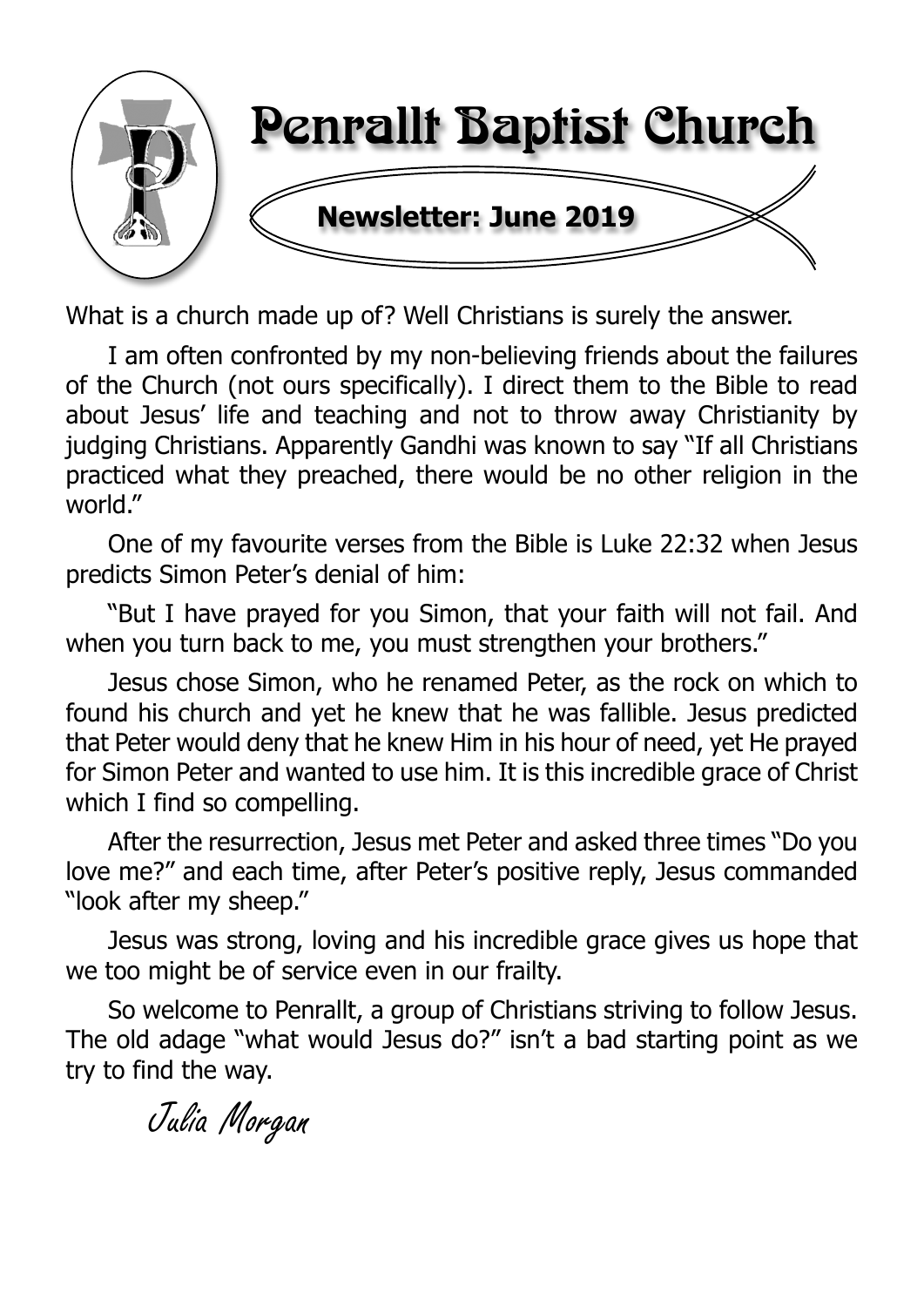## **Services This Month**

Revd. Peter Cousins is a former Minister of Penrallt, now retired. Revd. John Thompson is the pastor of Llanelwy Community Church and is our Moderator during our current pastoral vacancy. The other preachers and leaders are all members of Penrallt.

## **2nd June (Ascension Sunday)**

- 10:30am **Exalted to the highest place** Philippians 2:9-11 Preacher: Magnus Forrester-Barker 6:00pm Communion Service
	- **This Was Not Done in a Corner a very public moment** Preacher: Peter Cousins Acts  $1:1-11$

#### **9th June (Pentecost Sunday)**

- 10:30am **Jesus cleanses our hearts** John 2:12–25 Preacher: John Thompson
- 6:00pm Pentecost Praise service at Bangor Cathedral with the other churches of Cytûn (led by BCC/Hope). No service at Penrallt.

#### **16th June**

- 10:30am Fathers' Day family service led by Wendy Lemon.
- 6:00pm **The Cost of Love** Preacher: Joan Beer

1 Corinthians 13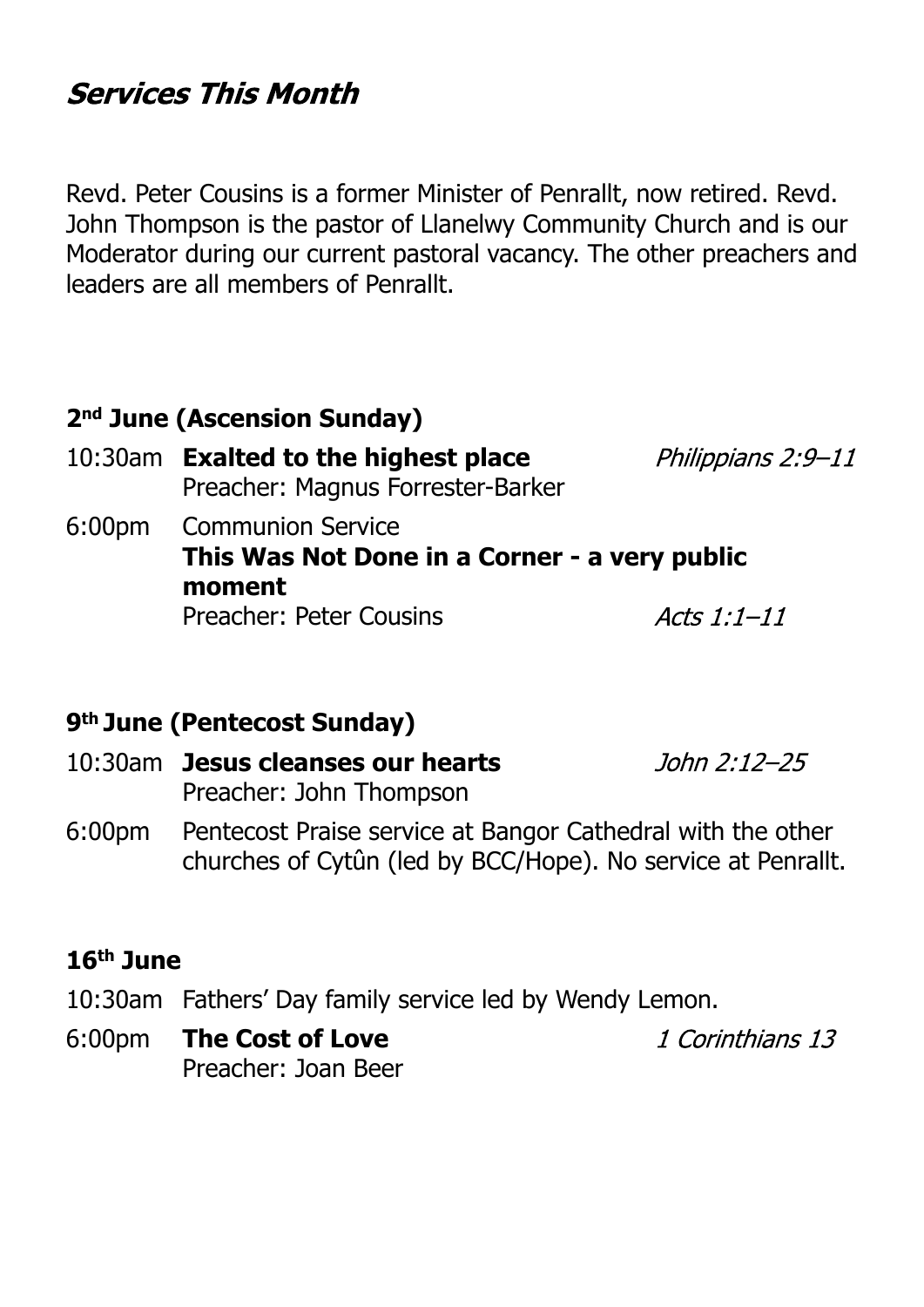## **23rd June**

10:30am **Nicodemus: You must be born again** Preacher: Neil Rymer 6:00pm **Jesus our great high priest** Hebrews 3-5 Preacher: James Goodman

## **30th June**

- 10:30am Communion Service **Going Through Discouragement** Service led by the Pastoral Care Team
- 6:00pm **Live in harmony with one another** 1 Peter 3 Preacher: Roger Borlace

## **Interim Moderator**

We are pleased to announce that Revd. John Thompson, the Minister of Llanelwy Christian Fellowship, will be serving as our Moderator during the current pastoral vacancy. In addition to chairing members' and deacons' meetings, John will be preaching at Penrallt roughly once a month and will be in the office at times during the week. Usually this will be on Wednesday mornings but the day and time will vary, so please contact either John (moderator@penrallt.org, 07931 150697) or Magnus (office@penrallt.org, 01248 353355) in advance if you would like to arrange a meeting. Please avoid contacting John on Saturdays, except in case of serious emergency, as this is his day off.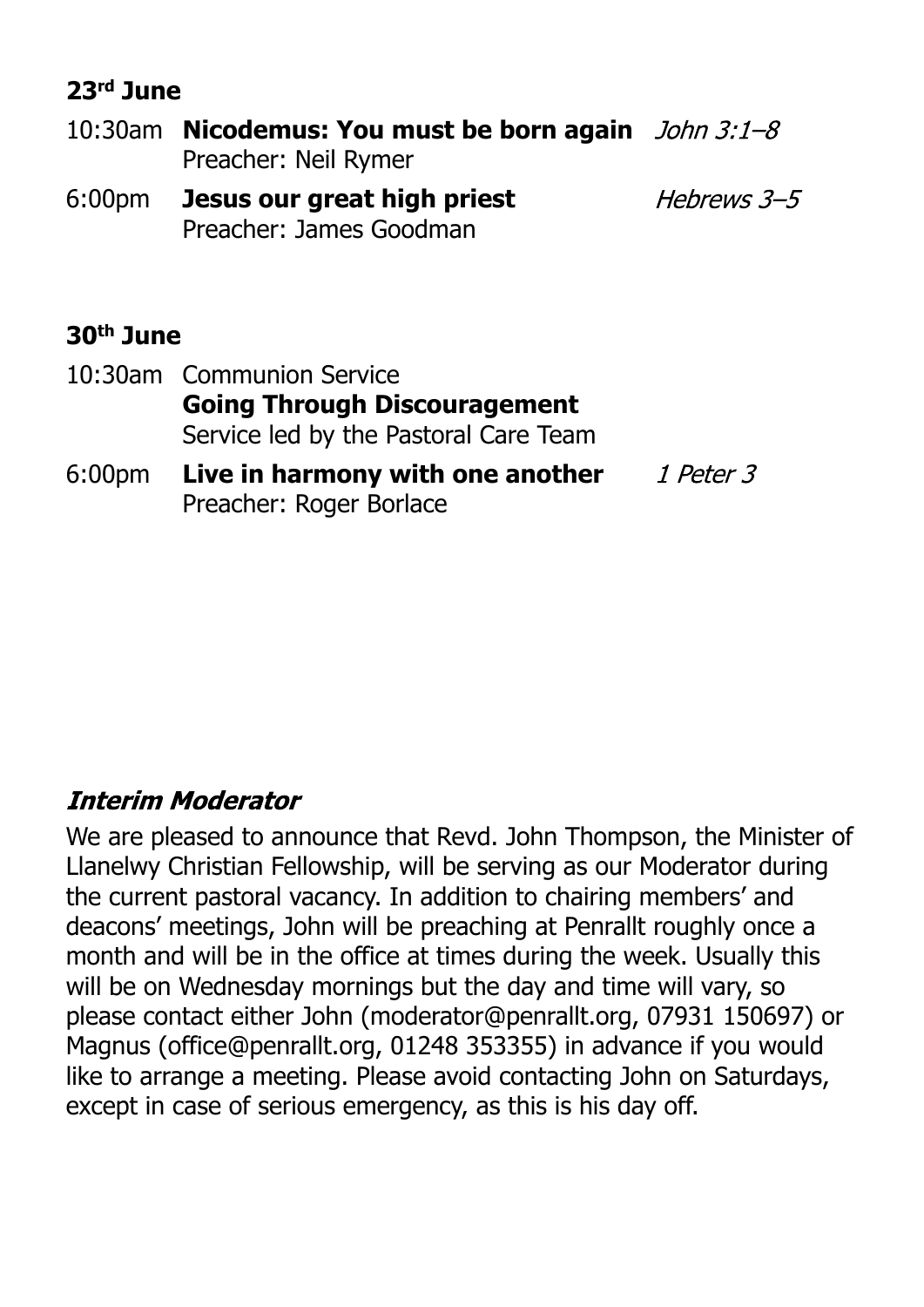## **Dates for Your Diary**

| <b>Saturdays</b>                 | 8:30am             | Prayer meeting in the Twrgwyn Room.                                      |  |
|----------------------------------|--------------------|--------------------------------------------------------------------------|--|
| <b>Wednesday 5</b><br>$10:30$ am |                    | Men's prayer meeting followed by coffee.                                 |  |
| <b>Sunday 9</b>                  | 12:15pm            | Church members' meeting in the chapel,<br>following the morning service. |  |
| <b>Monday 10</b>                 | 7:30 <sub>pm</sub> | Deacons' meeting.                                                        |  |
| Wednesday 12 7:30pm              |                    | Monthly prayer meeting in the chapel.                                    |  |
| <b>Saturday 15</b>               | 9:30am             | Bible Unzipped at Rhos-on-Sea URC.                                       |  |
| <b>Monday 17</b>                 | 10:30am            | Church Walk at Aberconwy.                                                |  |
|                                  |                    | <b>Tuesday 25/Thursday 27</b> Experiencing God course concludes.         |  |
| <b>Saturday 29</b>               | 1pm                | Wedding of Martha Lewis and Edward<br>Cunningham.                        |  |

Please see later in this newsletter for more about many of these events.

## **Children's Birthdays in June**

17<sup>th</sup>: Thomas Howie 20th: Bradley Jones 27th: Harvey Lemon / Ben Warnock

#### Deadline for next month's newsletter: Sunday 23rd June

Please send information to Magnus (office@penrallt.org; 01248 353355). All notices (including alterations to standing information) should be submitted in writing (preferably by email) as early as possible.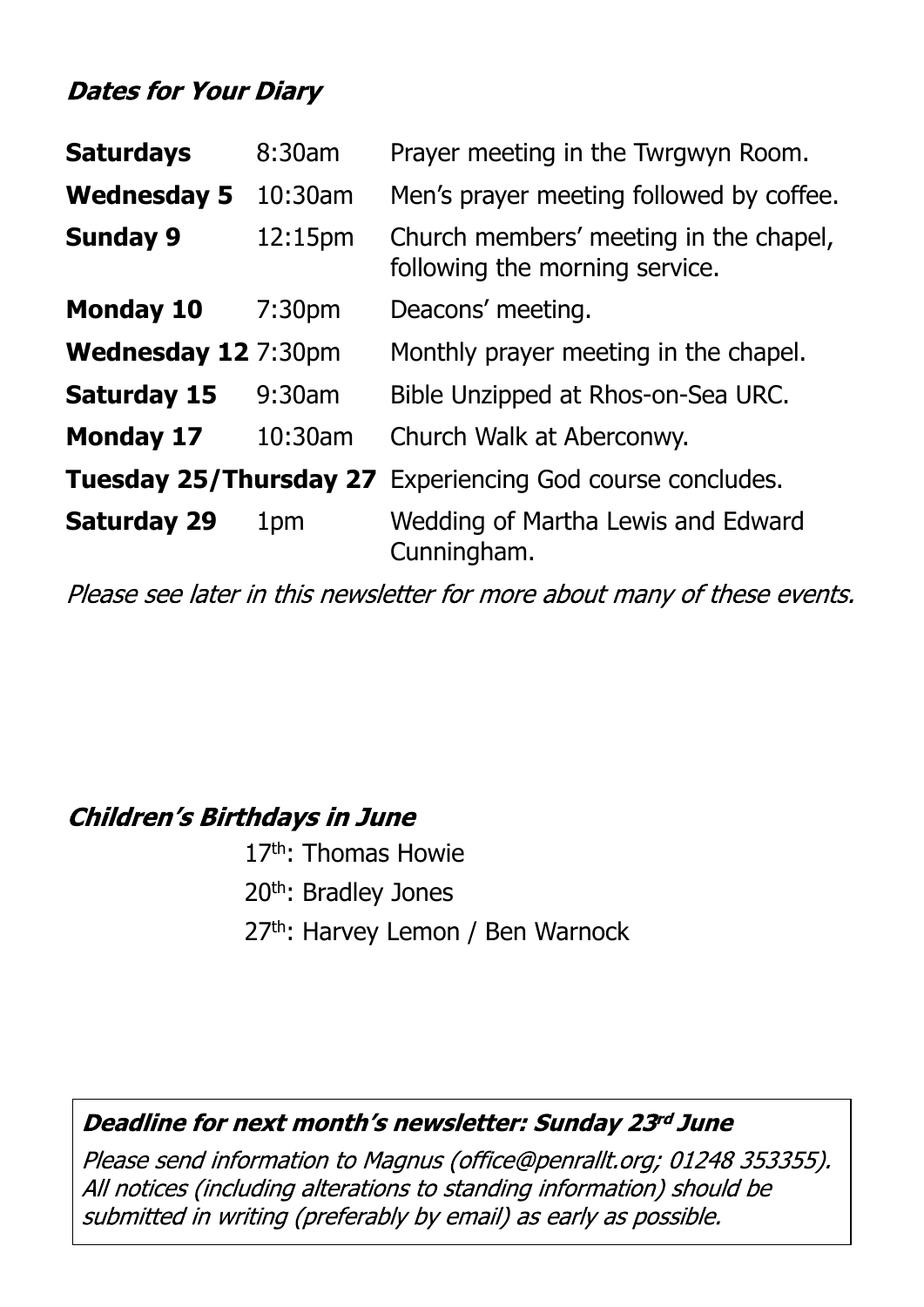## **Homegroups**

Many of our folk meet in small groups during the week for Bible study, prayer and fellowship. We encourage you to join one of these groups if you are able to. NB groups do not meet every week – please check with the named contact. All landline numbers below have the 01248 area code.

| <b>Day</b> | Time               | <b>Group Name</b>                    | <b>Contacts</b>                                     |
|------------|--------------------|--------------------------------------|-----------------------------------------------------|
| Mon        | 7:00pm             | <b>Delta</b>                         | Brian Wheatcroft (602516)<br>Pat MacKenzie (670948) |
| <b>Tue</b> | 7:30 <sub>pm</sub> | Nilgiri                              | Joan Beer (353874)                                  |
| <b>Tue</b> | 7:30 <sub>pm</sub> | <b>Tyddyn Isaf</b><br>(Menai Bridge) | <b>Magnus Forrester-Barker</b><br>(717570)          |
| <b>Wed</b> | 7:30 <sub>pm</sub> | <b>Nomads</b>                        | Pat & Roger Borlace<br>(713146)                     |
| <b>Thu</b> | 10:30am            | Llanfairpwll<br>(am)                 | Sue & Lawrence Moss<br>(713793)                     |
| <b>Thu</b> | 7:30 <sub>pm</sub> | Llanfairpwll<br>(pm)                 | Sue & Lawrence Moss<br>(713793)                     |
| Fri        | 10:30am            | The Lydias                           | Freda Birchall (371316)<br>Lesley Jackson (680330)  |

#### *◊* **Bible Unzipped**

Saturday 15th June  $9:30$ am

This is a theological learning community that meets monthly on the third Saturday morning at Rhos on Sea URC Church. Bible Unzipped is entirely free though donations towards costs are welcome. For more information, please speak to Roger Malone or Magnus Forrester-Barker.

#### *◊* **Church Lunch**

Sunday 2nd June

As usual, there will be a (free) bring and share lunch after the morning service on the first Sunday of the month. Please bring enough buffetstyle food for yourself and one or two others. Visitors are very welcome (and are not expected to bring food).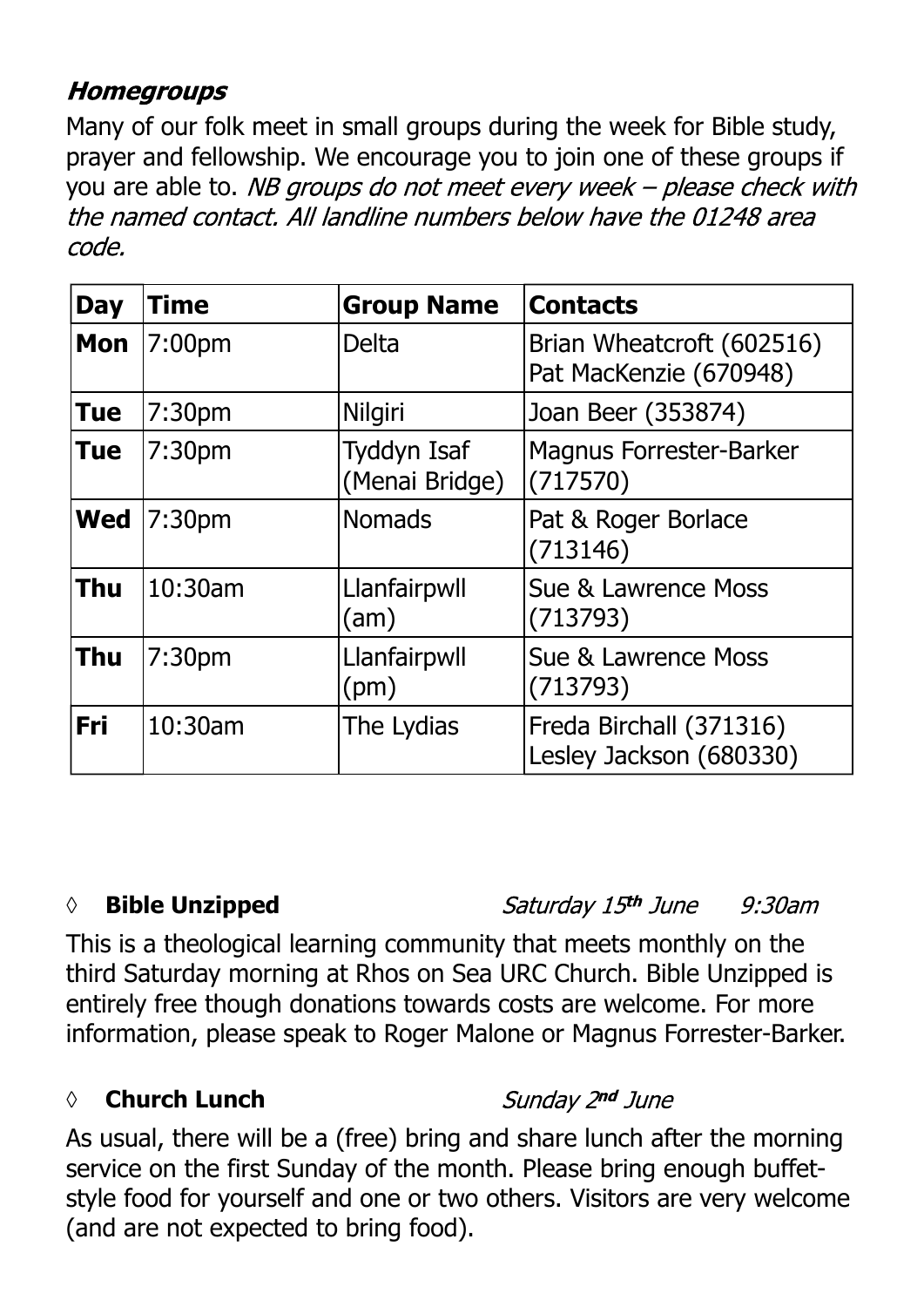#### *◊* **Church Walk**

Monday 17th June 10:30am

This month's walk is led by Roger and Pat Borlace. Meet at 10:30 in the car park opposite Aberconwy School. Wear walking shoes and bring sandwiches and sun cream. Don't be put off by the word 'mountain'; it's only a hill really! For more information, contact Roger and Pat on 01248 713146.

#### *◊* **Monthly Prayer Meeting**

Wednesday 12th June 7:30pm

Our monthly mid-week prayer meetings, for the whole congregation, usually take place in the chapel and last about an hour. The next two meetings after this one will be on Thursday 11<sup>th</sup> July and Tuesday 13<sup>th</sup> August.

## **◊ Pastoral Help**

If you have issues of concern about your own or someone else's welfare, please contact a member of the Pastoral Care team: Adrienne Ferrada; Gwen Hicks (353648); Geoff Moore (410582); Lawrence Moss (713793); Helen Thomas (600174); Roshni Verghese (07967 320048).

## **◊ Pray for Penrallt Every Day**

We believe in prayer and encourage people to pray. You can send prayer request to our electronic diary via office@penrallt.org (there are also prayer cards in the church porch that you can fill in). Better still, you can receive the prayer diary straight to your inbox every Monday (or occasionally later in the week) by emailing the office now and requesting to be put on the list. For more immediate and interactive sharing of prayers, search on Facebook for Penrallt Prayer Point and send a request to join our group.

#### **◊ Rough Sleepers**

We do not recommend giving money directly to the rough sleepers in Upper Bangor. You will find labelled envelopes in the porch for a gift that will buy meal vouchers which are distributed to the homeless by the Cathedral; this certainly would be a more meaningful form of help.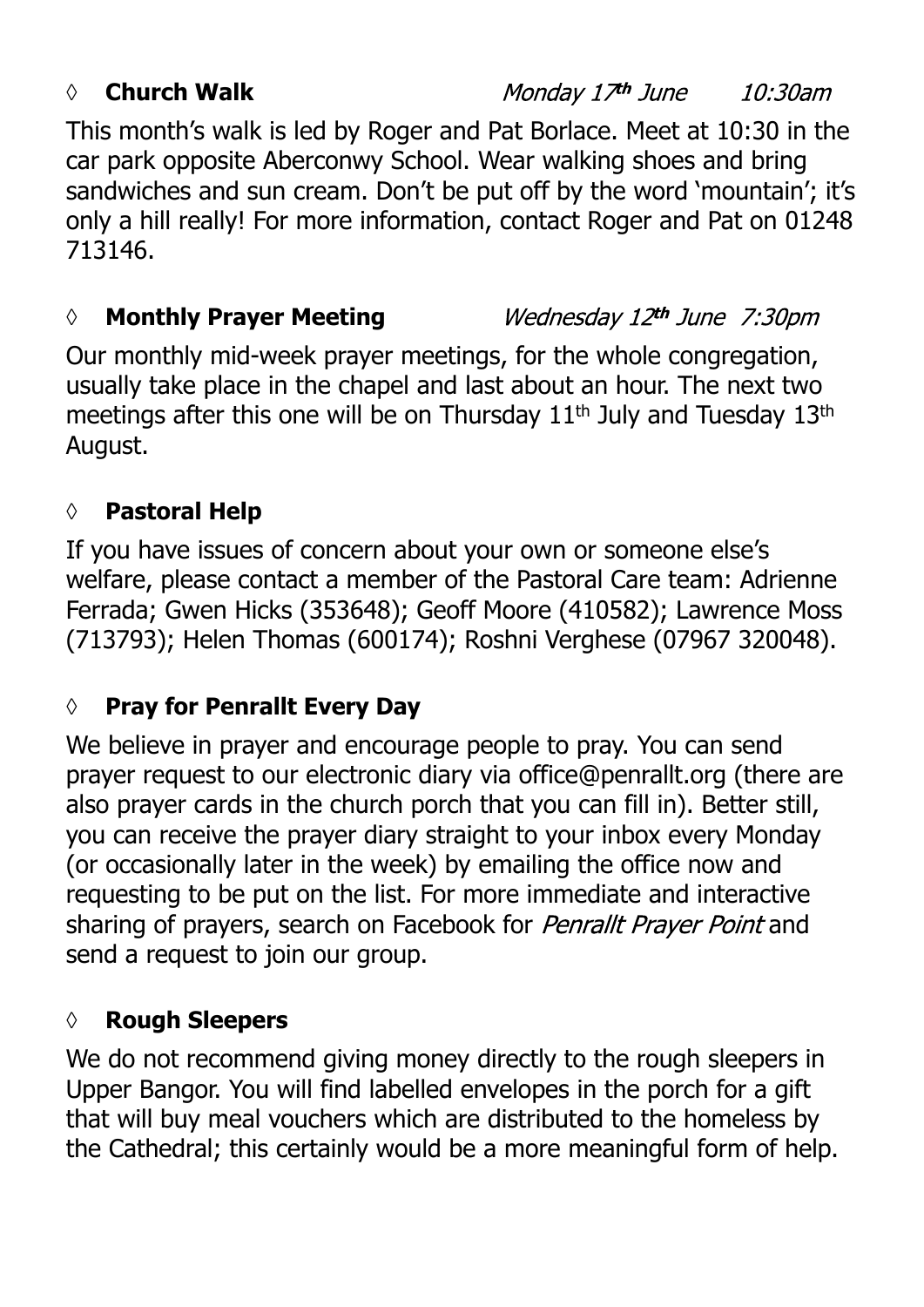#### *◊* **Sunday Afternoon Services**

Sunday 2nd June 2:15pm

On the first Sunday afternoon of the month we usually take a short service at a local residential home. From June onwards we will be going to Haulfre (in Llangoed, near Beaumaris) every month. The services start at 2:15pm and last roughly half an hour.

#### **◊ Wedding**

Andy and Jennie Lewis's daughter Martha is getting married at Penrallt on Saturday 29th June at 1pm. Andy and Jennie would be really grateful to anyone who might be able to help with setting up on Friday 28<sup>th</sup> June or with tidying up after the wedding on Saturday afternoon. If you are able to help, please let Billie Elliott know.

*Focus on…*

# **Liz & Sergio Vilela**



**Serving with BMS World Mission**

Liz and Sergio are located in Beira, Mozambique. They are working alongside the Mozambican Baptist Convention where Sergio is helping to build capacity in mission training for nationals. Liz and Sergio met in Brazil whilst Sergio was a mission worker with YWAM. After marrying, they worked in Brazil for a year before being called to work in England. They spent three years as youth pastors at Saffron Walden Baptist Church, which is now their sending church. Liz and Sergio had always felt a call to mission overseas, so when their time at their church ended, they sought opportunities to work with BMS. They moved to Mozambique in 2013. They have two children, Chloe and Joshua.